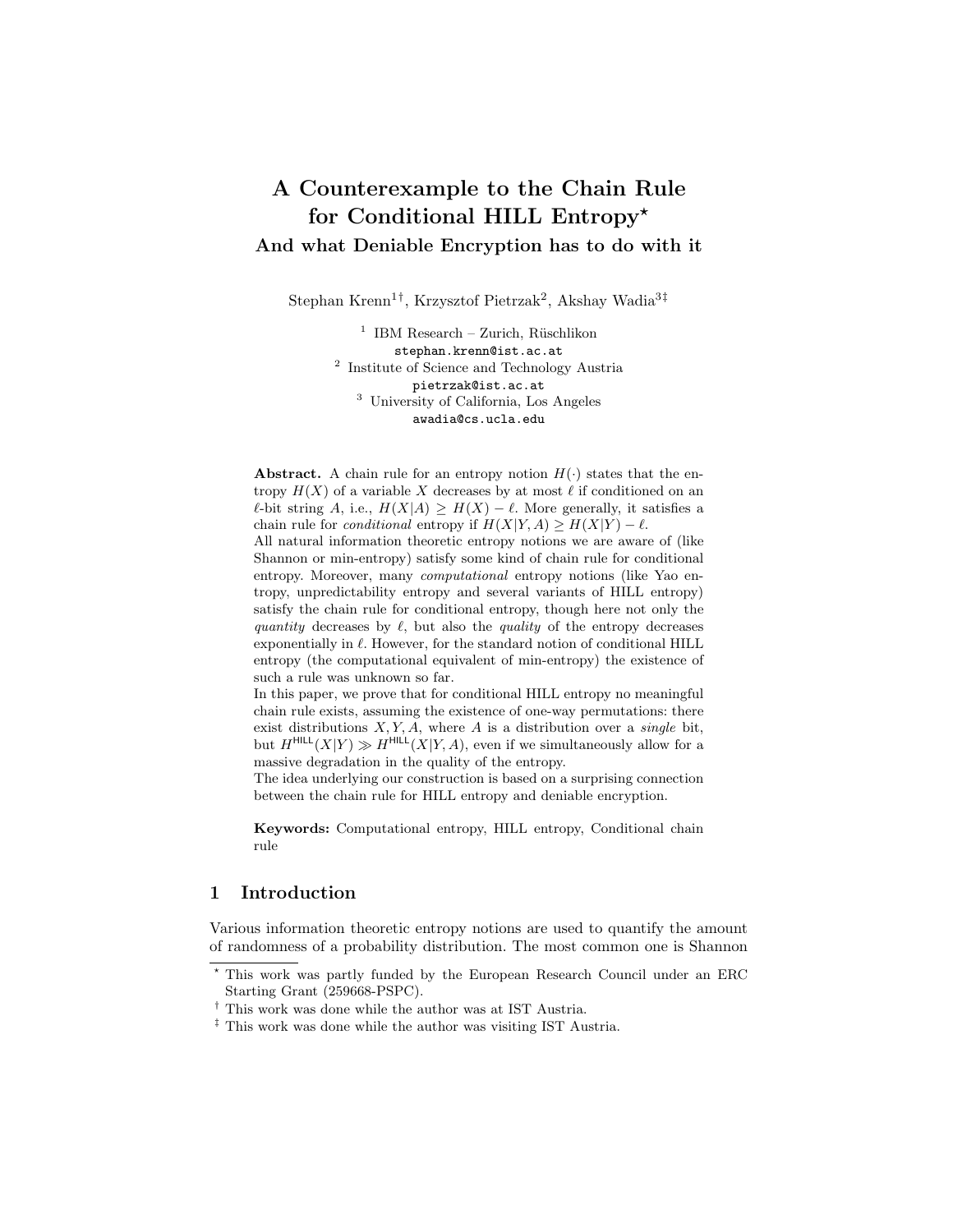#### 2 S. Krenn, K. Pietrzak and A. Wadia

entropy, which measures the incompressibility of a distribution. In cryptographic settings the notion of min-entropy, measuring the unpredictability of a random variable, is often more convenient to work with.

One of the most useful tools for manipulating and arguing about entropies are chain rules, which come in many different flavors for different entropy notions. Roughly, a chain rule captures the fact that the entropy of a variable  $X$  decreases by at most the entropy of another variable  $A$  if conditioned on  $A$ . For Shannon entropy, we have a particularly simple chain rule

$$
H(X|A) = H(X, A) - H(A)
$$

More generally, one can give chain rules for conditional entropies by considering the case where  $X$  has some entropy conditioned on  $Y$ , and bound by how much the entropy drops when given A. The chain rule for Shannon entropy naturally extends to this case

$$
H(X|Y,A) = H(X|Y) - H(A)
$$

For min-entropy (cf. Definition [2.1\)](#page-5-0) an elegant chain rule holds if one uses the right notion of conditional min-entropy. The worst case definition  $H_{\infty}(X|Y) =$  $\min_{y} H_{\infty}(X|Y = y)$  is often too pessimistic. An average-case notion has been defined by [\[5\]](#page-15-0) (cf. Definition [2.2\)](#page-5-1), and they show it satisfies the following chain rules  $(H_0(A))$  is the logarithm of the size of the support of A):

$$
H_{\infty}(X|A) \ge H_{\infty}(X) - H_0(A)
$$
 and  $H_{\infty}(X|Y,A) \ge H_{\infty}(X|Y) - H_0(A)$ .

#### 1.1 Computational Entropy

The classical information theoretic notions anticipate computationally unbounded parties, e.g. no algorithm can compress a distribution below its Shannon entropy and no algorithm can predict it better than exponentially in its minentropy. Under computational assumptions, in particular in cryptographic settings, one can talk about distribution that appear to have high entropy only for computationally bounded parties. The most basic example are pseudorandom distributions, where  $X \in \{0,1\}^n$  is said to be pseudorandom if it cannot be distinguished from the uniform distribution  $U_n$  by polynomial size distinguishers. So  $X$  appears to have  $n$  bits of Shannon and  $n$  bits of min-entropy.

Pseudorandomness is a very elegant and tremendously useful notion, but sometimes one has to deal with distributions which do not look uniform, but only seem to have some kind high entropy. Some of the most prominent such notions are HILL, Yao and unpredictability entropy. Informally, a distribution X has k bits of HILL-pseudoentropy  $[13]$  (conditioned on Z), if cannot be distinguished from some variable Y with k bits of min-entropy (given  $Z$ ). X has k bits of Yao entropy [\[1,](#page-15-1)[20\]](#page-16-1) (conditioned on Z) if it cannot be compressed below k bits (given  $Z$ ), and  $X$  has  $k$  bits of unpredictability entropy [\[14\]](#page-16-2) conditioned on Z if no efficient adversary can guess X better than with probability  $2^{-k}$  given  $Z<sup>4</sup>$  $Z<sup>4</sup>$  $Z<sup>4</sup>$  When we talk about, say the HILL entropy of X, not only its quantity k is of

<span id="page-1-0"></span><sup>4</sup> Unlike HILL and Yao, unpredictability entropy is only interesting if the conditional part Z is not empty, otherwise it coincides with min-entropy.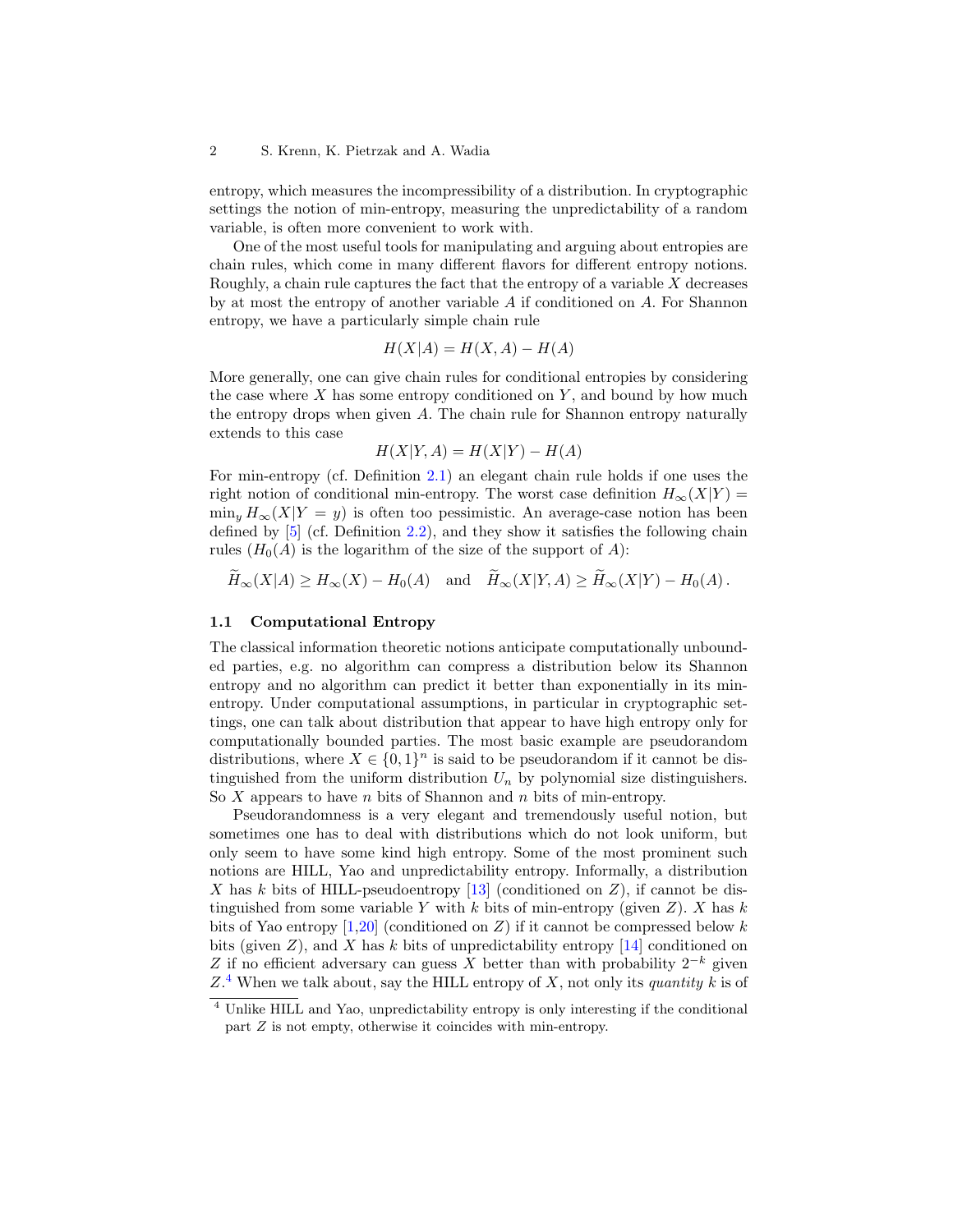interest, but also its *quality* which specifies against what kind of distinguishers X looks like having  $k$  bits of min-entropy. This is specified by giving two additional parameters  $(\varepsilon, s)$ , and the meaning of  $H_{\varepsilon,s}^{HILL}(X) = k$  is that X cannot be distinguished from some Y with min-entropy  $k$  by distinguishers of size  $s$  with advantage greater than  $\varepsilon$ .

Chain rules for (conditional) entropy are easily seen to hold for some computational entropy notions (in particular for (conditional) Yao and unpredictability), albeit there are two caveats. First, one must typically assume that the part A we condition on comes from an efficiently samplable distribution, we will always set  $A \in \{0,1\}^{\ell}$ . Second, the quality of the entropy (the distinguishing advantage, circuit size, or both) typically degrades exponentially in  $\ell$ . The chain rules for (conditional) computational entropy notions  $H$  we know state that for any distribution  $(X, Y, A)$  where  $A \in \{0,1\}^{\ell}$   $(X, Y, A)$  where  $A \in \{0,1\}^{\ell}$ 

<span id="page-2-0"></span>
$$
H_{\varepsilon',s'}(X|Y,A) \ge H_{\varepsilon,s}(X|Y) - \ell \tag{1}
$$

where  $\varepsilon' = \mu(\varepsilon, 2^{\ell})$ ,  $s' = s/\nu(2^{\ell}, \varepsilon)$  for some polynomial functions  $\mu, \nu$ . For HILL entropy such a chain rule has only recently been found [\[7,](#page-15-2)[15\]](#page-16-3) (cf. Lemma [2.6\)](#page-6-0), but only holds for the unconditional case, i.e., when  $Y$  in  $(1)$  is empty (or at least very short, cf. Theorem 3.7 [\[9\]](#page-15-3)). Whether or not a chain rule holds for conditional HILL has been open up to now. In this paper we give a counterexample showing that the chain rule for conditional HILL entropy does not hold in a very strong sense.

We will not try to formally define what constitutes a chain rule for a computational entropy notion, not even for the special case of HILL entropy we consider here, as this would seem arbitrary. Instead, we will specify what it means that conditional HILL entropy does not satisfy a chain rule. This requirement is so demanding that it leaves little room for any kind of meaningful positive statement that could be considered as a chain rule.

We will say that an ensemble of distributions  $\{(X_n, Y_n, A_n)\}_{n\in\mathbb{N}}$  forms a counterexample to the chain rule for conditional HILL entropy if

- $X_n$  has a lot of high quality HILL entropy conditioned on  $Y_n$ : that is,  $H_{\epsilon,s}^{\text{HILL}}(X_n|Y_n) = z_n$  where (high quantity)  $z_n = n^{\alpha}$  for some  $\alpha > 0$  (we will achieve any  $\alpha < 1$ ) and (high quality) for every polynomial  $s = s(n)$  we can set  $\epsilon = \epsilon(n)$  to be negligible.
- The HILL entropy of  $X_n$  drops by a constant fraction conditioned additionally on a single bit  $A_n \in \{0,1\}$ , even if we only ask for very low quality entropy: (large quantitative gap)  $H_{\epsilon',s'}^{\text{HILL}}(X_n|Y_n, A_n) < \beta \cdot H_{\epsilon,s}^{\text{HILL}}(X_n|Y_n)$  for  $\beta$  < 1 (we achieve  $\beta$  < 0.6) and (low quality)  $\epsilon' > 0$  is constant (we achieve any  $\epsilon' < 1$ ) and  $s' = s'(n)$  is a fixed polynomial.

Assuming the existence of one-way permutations, we construct such an ensemble of distributions  $\{(X_n, Y_n, A_n)\}_{n \in \mathbb{N}}$  over  $\{0, 1\}^{1.5n^2} \times \{0, 1\}^{3n^2} \times \{0, 1\}.$ 

$$
H^{\textrm{HILL}}_{\varepsilon',s'}(X_n|Y_n,A_n) \ < \ H^{\textrm{HILL}}_{\varepsilon,s}(X_n|Y_n) - 1.25n
$$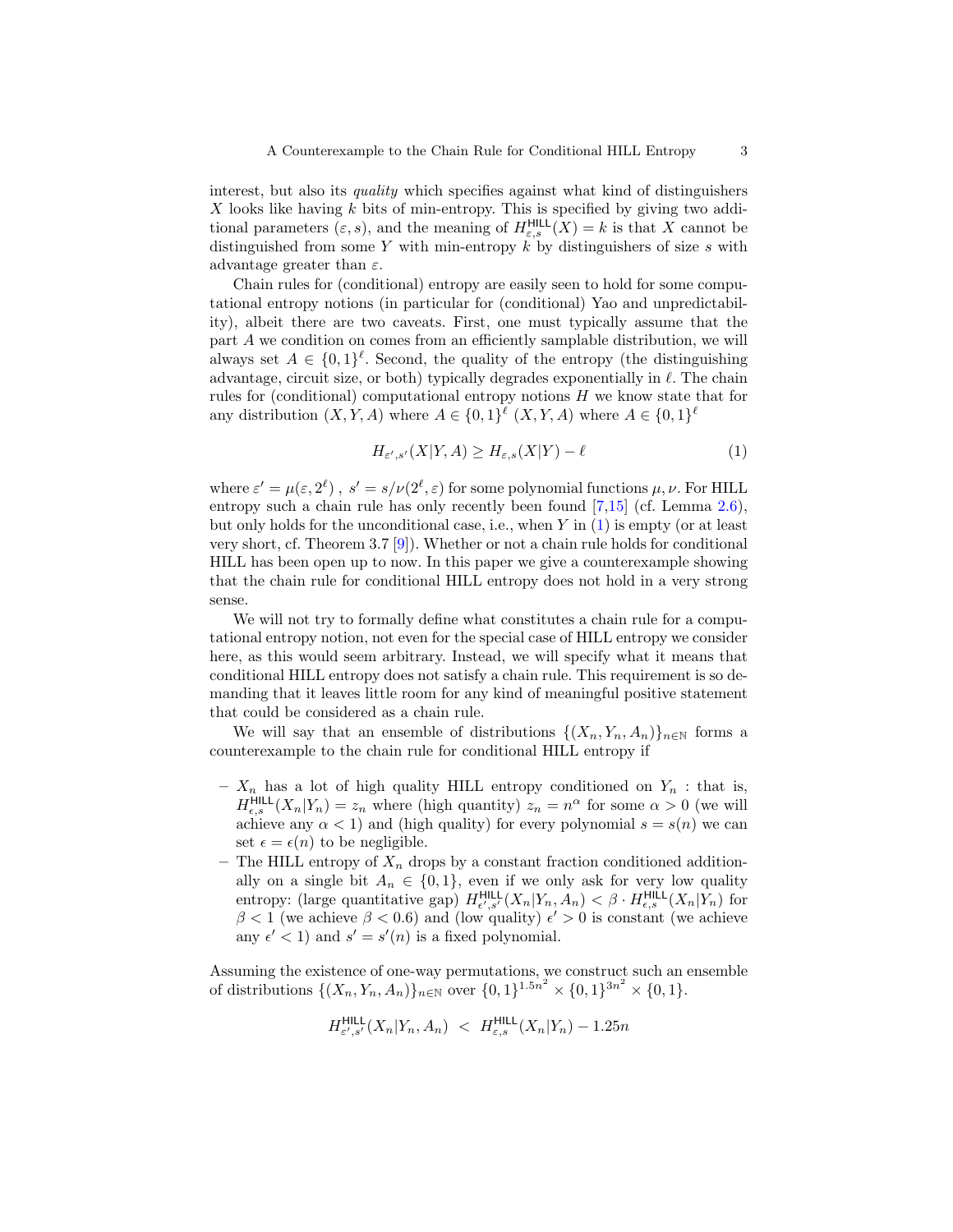Moreover  $H_{\varepsilon,s}^{\text{HILL}}(X|Y) \approx 3n$ , which gives a multiplicative gap of  $(3n-1.25n)/3n <$ 0.6

$$
H_{\varepsilon',s'}^{\mathsf{HILL}}(X_n|Y_n,A_n) \; < \; 0.6 \cdot H_{\varepsilon,s}^{\mathsf{HILL}}(X_n|Y_n) \,,
$$

where  $H_{\varepsilon,s}^{\text{HILL}}$  is high-quality cryptographic-strength pseudoentropy (i.e., for any polynomial  $s = s(n)$  we can choose  $\varepsilon = \varepsilon(n)$  to be negligible) and  $(\varepsilon', s')$  is extremely low end where  $\varepsilon'$  can be any constant  $\langle 1 \rangle$  and s is a fixed polynomial (depending only the complexity of evaluating the one-way permutation). The entropy gap  $1.25n$  we achieve is constant factor of entire HILL entropy  $H_{\varepsilon,s}^{\text{HILL}}(X_n|Y_n) \approx 3n$  in X. The gap is roughly the square root of the length  $m = 4.5n^2$  of the variables  $(X_n, Y_n)$ . This can be easily increased from  $n \approx m^{1/2}$ to  $n \approx m^{1-\gamma}$  for any  $\gamma > 0$ .

Interestingly, for several variants of conditional HILL entropy, chain rules in the conditional case do hold. In particular, this is the case for the so called *decom*posable, relaxed and simulatable versions of HILL entropy (cf. [\[9\]](#page-15-3) and references therein).

# 1.2 Counterexamples from Deniable Encryption and One-Way Permutations

Deniable encryption has been proposed in 1997 by Canetti et al. [\[3\]](#page-15-4), if such schemes actually exists has been an intriguing open problem ever since. The only known negative result is due to Bendlin et al. [\[2\]](#page-15-5) who show that receiver deniable non-interactive public-key encryption is impossible. Informally, a sender deniable public-key encryption scheme (we will just consider bit-encryption) is a semantically secure public-key encryption scheme, which additionally provides some efficient way for the sender of a ciphertext C computed as  $C :=$  $enc(pk, B, R)$  to come up with some *fake* randomness R' which explains C as a ciphertext for the opposite message  $1 - B$ . That is  $C = enc(pk, 1 - B, R')$ , and for a random B,  $(C, B, R)$  and  $(C, 1 - B, R')$  are indistinguishable.

We show a close connection between deniable encryption and HILL entropy: any deniable encryption scheme provides a counterexample to the chain rule for conditional HILL entropy. This connection has been the starting point for the counterexample constructed in this paper. Unfortunately, this connection does not immediately prove the impossibility of a chain rule, as deniable encryption is not known to exist. Yet, a closer look shows that we do not need all the functionalities of deniable encryption to construct a counterexample. In particular, neither the faking algorithm nor decryption must be efficient. We will exploit this to get a counterexample from any one-way permutation.

#### 1.3 Related Work

The concept of HILL entropy has first been introduced by Håstad et al. [\[13\]](#page-16-0), and the conditional variant was suggested by Hsiao et al. [\[14\]](#page-16-2). Other notions of computational entropy include Yao entropy  $[1,20]$  $[1,20]$ , unpredictability entropy  $[14]$ , and metric entropy [\[1\]](#page-15-1).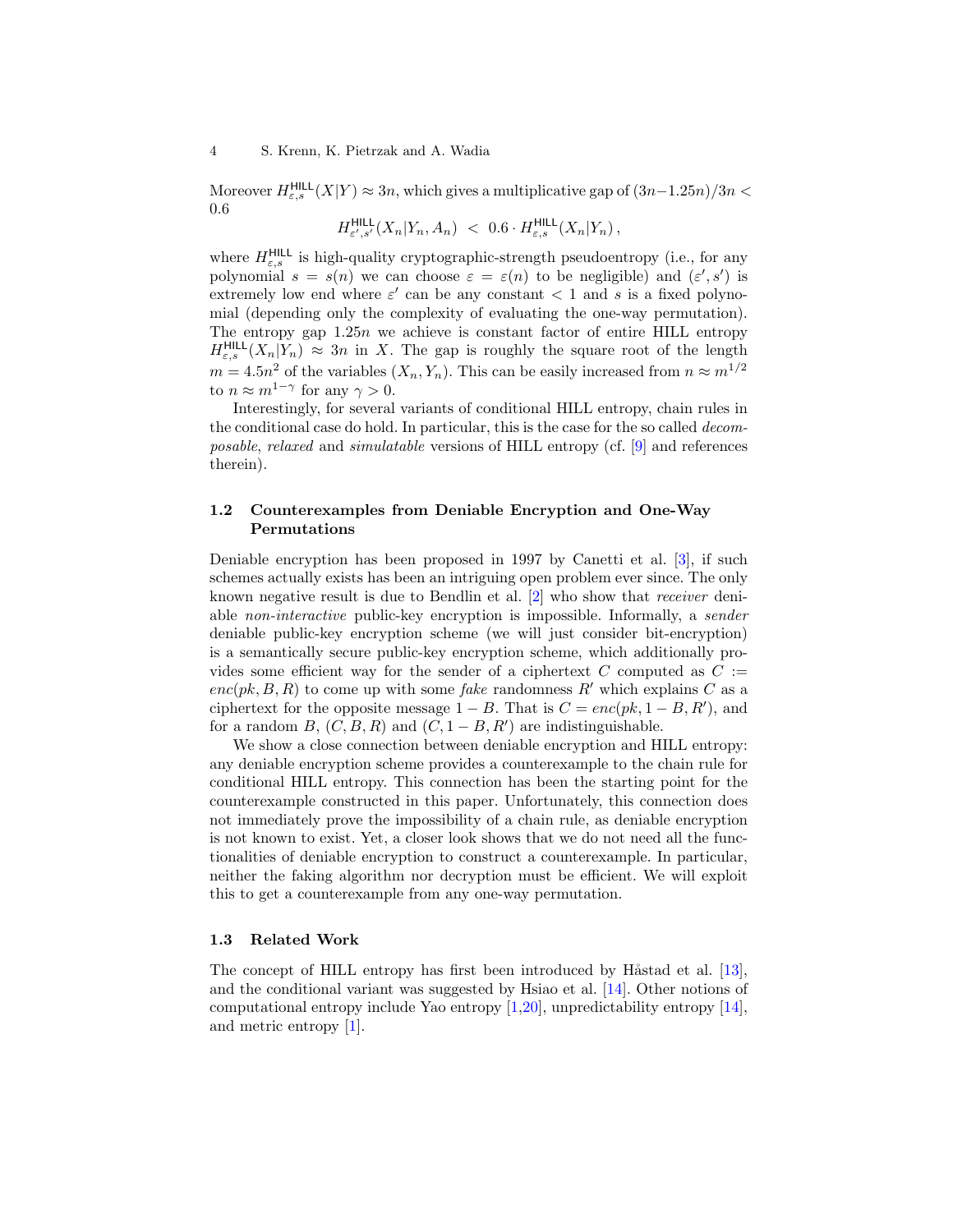Chain rules for these entropy notions are known, e.g., Fuller et al. [\[8\]](#page-15-6) for metric entropy, where they also show a connection between metric entropy and deterministic encryption. A chain rule for HILL entropy was proved independently by Reingold et al. [\[15\]](#page-16-3) (it is a corollary of the more general dense model theorem proven in this work) and Dziembowski and Pietrzak [\[7\]](#page-15-2) (as a tool for proving security of leakage-resilient cryptosystems). This chain rule only applies in the unconditional setting, but for some variants of HILL entropy, chain rules are known in the conditional setting as well. Chung et al. [\[4\]](#page-15-7) proved a chain rule for samplable HILL entropy, a variant of HILL entropy where one requires the high min-entropy distribution  $Y$  as in Definition [2.5](#page-6-1) to be efficiently samplable. Fuller et al.  $[8]$  give a chain rule for *decomposable* metric entropy (which implies HILL entropy). Reyzin [\[16\]](#page-16-4) (cf. Theorem 2 and the paragraph following it in [\[16\]](#page-16-4)) gives a chain rule for conditional relaxed HILL entropy, such a rule is implicit in the work of Gentry and Wichs [\[10\]](#page-15-8).

A chain rule for normal conditional HILL entropy (citing [\[8\]](#page-15-6)) "remains an interesting open problem". The intuition underlying the counterexample we construct (giving a negative answer to this open problem) borrows ideas from the deniable encryption scheme of Dürmuth and Freeman  $[6]$  presented at Eurocrypt 2011, which unfortunately later turned out to have a subtle flaw. In their protocol, after receiving the ciphertext, the receiver (knowing the secret key) helps the sender to evaluate a faking algorithm by sending some information the sender could not compute efficiently on its own. It is this interactive phase that is flawed. However, it turns out that for our counterexample to work, the faking algorithm does not need to be efficiently computable, and thus we can already use the first part of their protocol as a counterexample. Moreover, as we don't require an efficient decryption algorithm either, we can further weaken our assumptions and base our construction on any one-way permutation instead of trapdoor permutations.

#### 1.4 Roadmap

This document in structured as follows: in Section [2](#page-4-0) we recap the basic definitions required for paper. In Section [3](#page-8-0) we then give the intuition underlying our results by deriving a counterexample to the chain rule for conditional HILL entropy from any sender-deniable bit-encryption scheme. The counterexample based on one-way permutations is then formally presented in Section [4.](#page-11-0)

# <span id="page-4-0"></span>2 Preliminaries

In this section we recap the basic definitions required for this document. We start by defining some standard notation, and then recapitulate the required background of entropy measures, hardcore predicates, and Stirling's formula.

We say that  $f(n) = \mathcal{O}(q(n))$ , if  $f(n)$  is asymptotically bounded above by  $g(n)$ , i.e., there exists a  $k \in \mathbb{N}$  such that  $|f(n)| \le k|g(n)|$  for all  $n > k$ . Similarly,  $f(n) = \omega(g(n))$ , if  $f(n)$  asymptotically dominates  $g(n)$ , i.e., for every  $k \in \mathbb{N}$ ,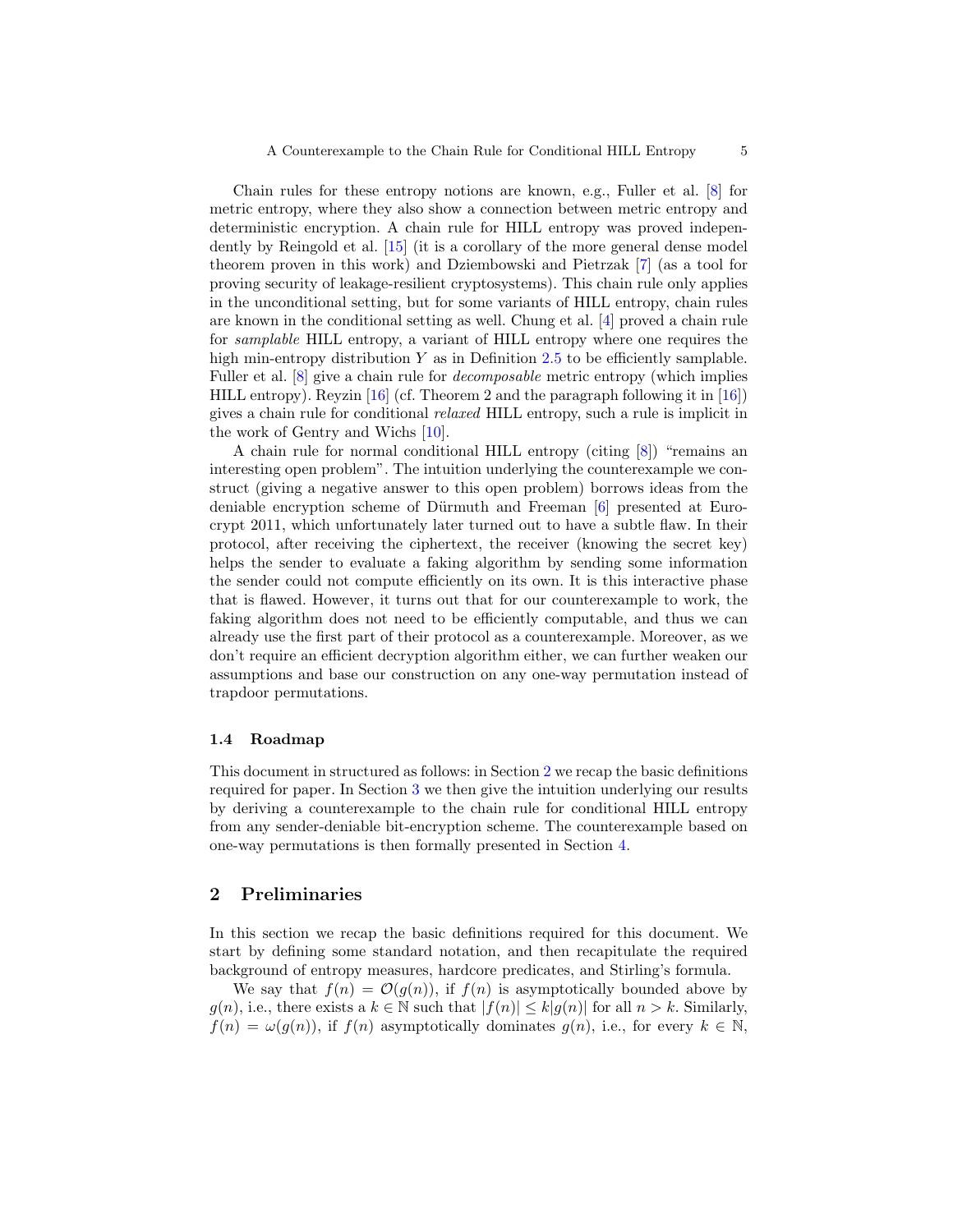there exists  $n_k \in \mathbb{N}$ , such that for all  $n > n_k$  we have that  $kg(n) < f(n)$ . A function  $\nu(n)$  is called *negligible*, if it vanishes faster than every polynomial, i.e., for every integer k, there exists an integer  $n_k$  such that  $\nu(n) < n^{-k}$  for all  $n > n_k$ , or alternatively, if  $n^{-k} = \omega(\nu(n))$  for all k.

By  $|S|$  we denote the cardinality of some set S. We further write  $s \stackrel{\$}{\leftarrow} S$  to denote that s is drawn uniformly at random from  $S$ . The support of a probability distribution X, denoted by  $\text{supp}(X)$ , is the set of elements to which X assigns non-zero probability mass, i.e.,  $supp(X) = \{x \mid Pr[X = x] > 0\}$ . A distribution X is called flat, if it is uniform on its support, i.e.,  $\forall x \in \text{supp}(X)$ ,  $Pr[X = x] =$  $1/|\text{supp}(X)|$ . Finally, we use the notation  $Pr[\mathcal{E} : \Omega]$  to denote the probability of event  $\mathcal E$  over the probability space  $\Omega$ . For example, Pr  $\left[f(x)=1 : x \stackrel{s}{\leftarrow} \{0,1\}^n\right]$ is the probability that  $f(x) = 1$  for a uniformly drawn x in  $\{0, 1\}^n$ .

#### 2.1 Entropy Measures

Informally, the entropy of a random variable  $X$  is a measure of the uncertainty of X. In the following we define those notions of entropy required for the rest of the paper.

Min-Entropy. Min-entropy is often useful in cryptography, as it ensures that the success probability of even a computationally unbounded adversary guessing the value of a sample from X is bounded above by  $2^{-H_{\infty}(X)}$ :

**Definition 2.1 (Min-Entropy).** A random variable X has min-entropy  $k$ , denoted by  $H_{\infty}(X) = k$ , if

<span id="page-5-0"></span>
$$
\max_x \Pr\left[X = x\right] = 2^{-k}.
$$

While a conditional version of min-entropy is straightforward to formulate, Dodis et al. [\[5\]](#page-15-0) introduced the notion of *average min-entropy*, which is useful, if the adversary does not have control over the variable one is conditioning on.

<span id="page-5-1"></span>**Definition 2.2 (Average min-Entropy).** For a pair  $(X, Z)$  of random variables, the average min-entropy of  $X$  conditioned on  $Z$  is

$$
\widetilde{H}_{\infty}(X|Z) = -\log \mathop{\mathbb{E}}_{z \leftarrow Z} \max_{x} \Pr\left[X = x | Z = z\right] = -\log \mathop{\mathbb{E}}_{z \leftarrow Z} 2^{-H_{\infty}(X|Z=z)},
$$

where the expectation is over all z with non-zero probability.

Similarly to min-entropy, an adversary learning  $Z$  can only predict  $X$  with probability  $2^{-H_{\infty}(X|Z)}$ .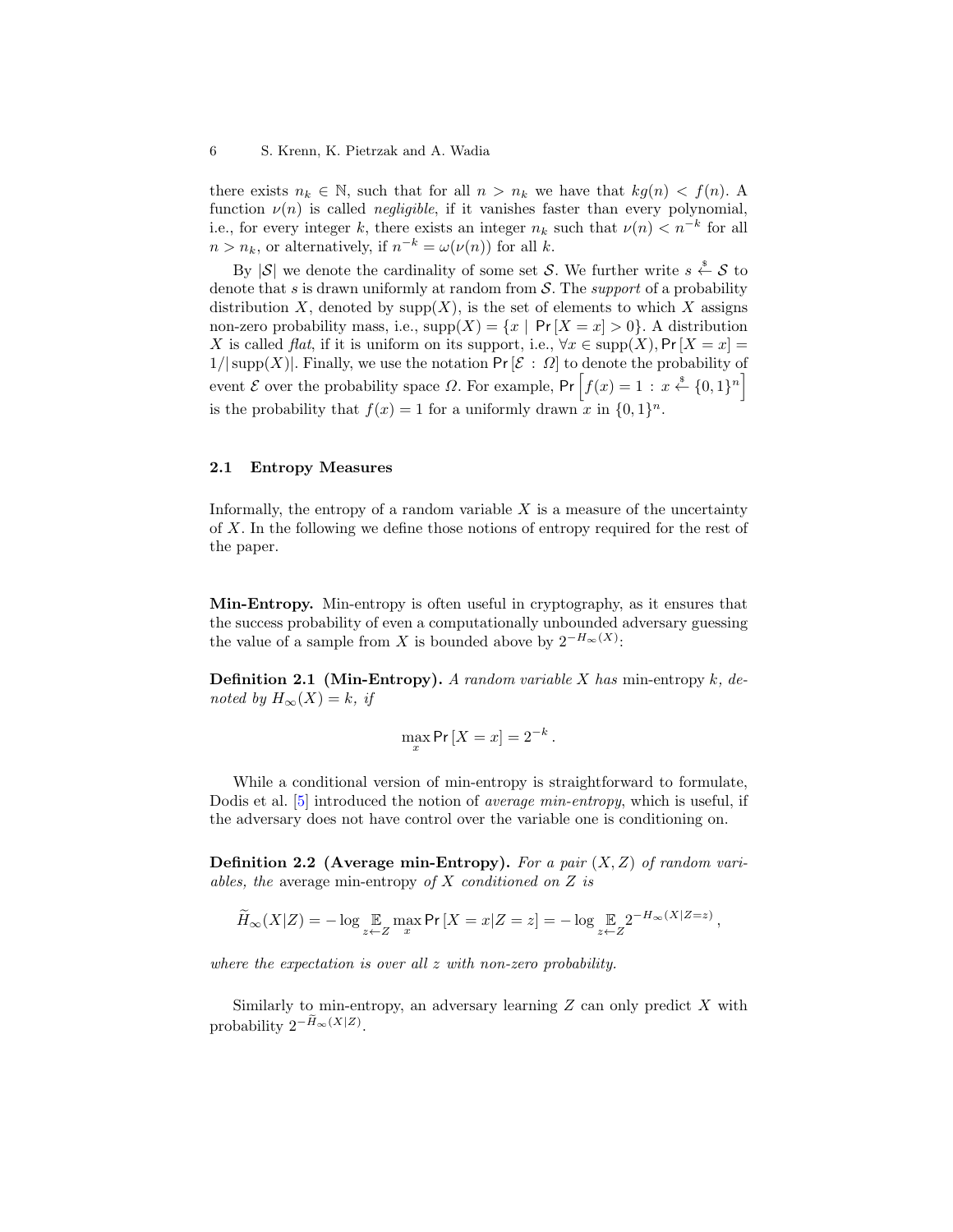HILL Entropy. While min-entropy guarantees an information-theoretic bound on the probability of an adversary guessing a random variable, this bound might not be reached by any adversary of a limited size. For instance, this is the case for pseudorandom distributions. This fact is taken into account in computational variants of entropy.

Before formally defining HILL entropy, the computational equivalent of minentropy, we recap what it means for two probability distributions to be close in a computational sense:

Definition 2.3 (Closeness of Distributions). Two probability distributions X and Y are  $(\varepsilon, s)$ -close, denoted by  $X \sim_{\varepsilon} Y$ , if for every circuit D of size at most s the following holds:

$$
|\Pr[D(X) = 1] - \Pr[D(Y) = 1]| \le \varepsilon.
$$

We further say that two ensembles of distributions  $\{X_n\}_{n\in\mathbb{N}}$  and  $\{Y_n\}_{n\in\mathbb{N}}$  are  $\varepsilon(n)$ -computationally-indistinguishable if for every positive polynomial poly $(n)$ there exists  $n_0 \in \mathbb{N}$  such that for all  $n > n_0$ , it holds that  $X_n \sim_{\varepsilon(n),\text{poly}(n)} Y_n$ .

Informally, a random variable  $X$  has a high HILL entropy, if it is computationally indistinguishable from a random variable with high min-entropy, cf. Håstad et al.  $[13]$ :

**Definition 2.4 (HILL Entropy).** A distribution X has HILL entropy  $k$ , denoted by  $H_{\varepsilon,s}^{\text{HILL}}(X) \geq k$ , if there exists a distribution Y satisfying  $H_{\infty}(Y) \geq k$ and  $X \sim_{\varepsilon,s} Y$ .

Intuitively, in the above definition,  $k$  can be thought of as the quantity of entropy in X, whereas  $\varepsilon$  and s specify its quality: the larger s and the smaller  $\varepsilon$ , the closer  $X$  is to a random variable  $Y$  with information-theoretic min-entropy k in a computational sense.

A conditional version of HILL entropy can be defined similarly as a computational analogue to average min-entropy [\[14\]](#page-16-2):

**Definition 2.5 (Conditional HILL Entropy).** Let  $X$ ,  $Z$  be random variables. X has conditional HILL entropy  $H_{\varepsilon,s}^{HILL}(X|Z) \geq k$  conditioned on Z, if there exists a collection of distributions  $\{Y_z\}_{z\in Z}$  giving rise to a joint distribution  $(Y, Z)$  such that  $\widetilde{H}_{\infty}(Y|Z) \geq k$ , and  $(X, Z) \sim_{\varepsilon, s} (Y, Z)$ .

It has been shown that conditioning  $X$  on a random variable of length at most  $\ell$  reduces the HILL entropy by at most  $\ell$  bits, if the quality may decrease exponentially in  $\ell$  [\[7,](#page-15-2)[15,](#page-16-3)[8\]](#page-15-6):

<span id="page-6-0"></span>Lemma 2.6 (Chain Rule for HILL Entropy). For a random variable  $X$ and  $A \in \{0,1\}^{\ell}$  it holds that

<span id="page-6-1"></span>
$$
H_{\varepsilon',s'}^{\mathsf{HILL}}(X|A) \ge H_{\varepsilon,s}^{\mathsf{HILL}}(X) - \ell\,,
$$

where  $\varepsilon' \approx 2^{\ell} \varepsilon$  and  $s' \approx s \varepsilon'^2$ .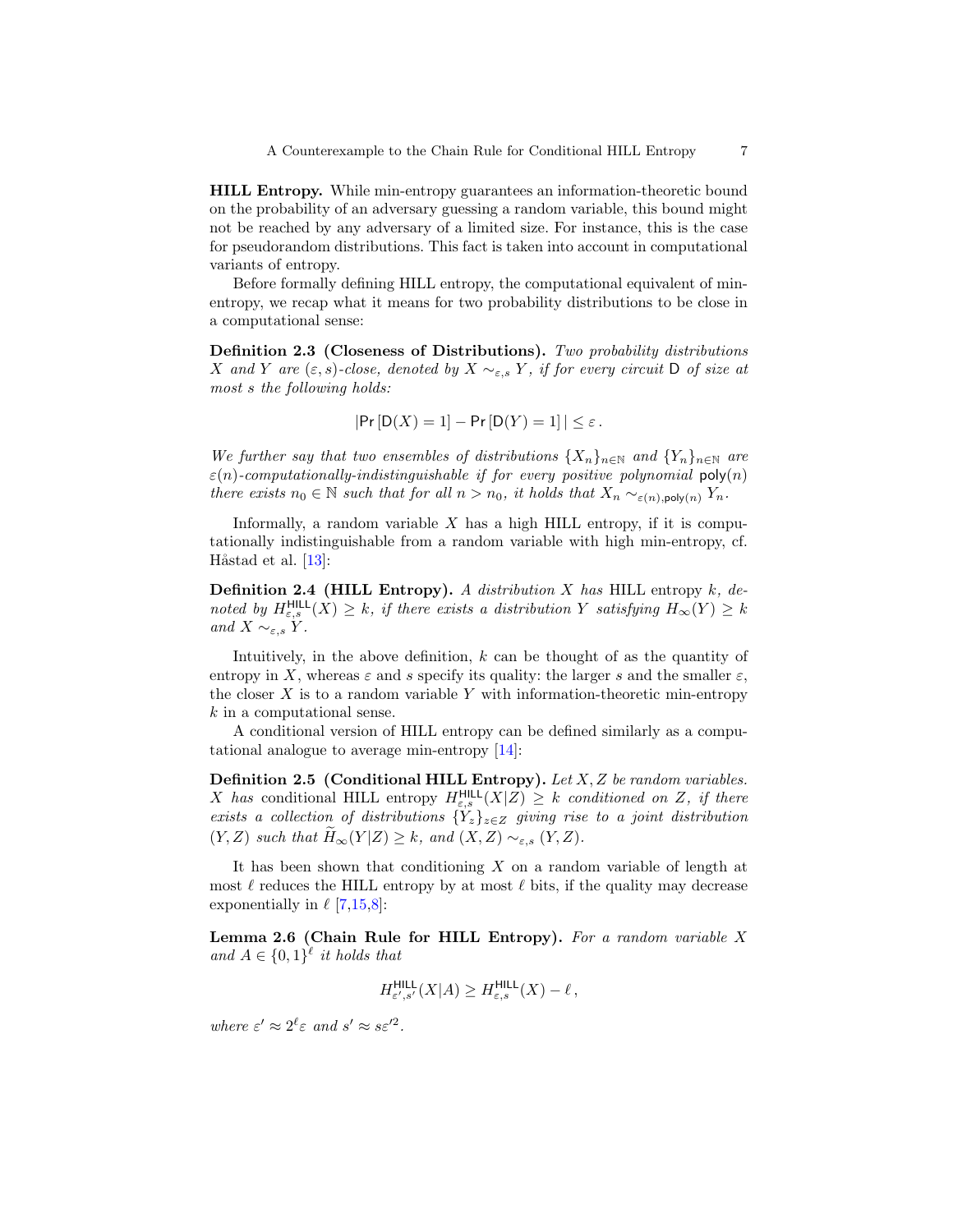### 2.2 Hardcore Predicates

The counterexample we present in Section [4](#page-11-0) is based on the existence of one-way permutations, which we define next. Intuitively, a permutation is one-way, if it is easy to compute but hard to invert. For an extensive discussion, see [\[11,](#page-16-5) Chapter 2]. The following definition is from [\[19\]](#page-16-6):

Definition 2.7 (One-Way Permutation). A length-preserving function  $\pi$ :  $\{0,1\}^* \rightarrow \{0,1\}^*$  is called a one-way permutation, if  $\pi$  is computable in polynomial time, if for every n,  $\pi$  restricted to  $\{0,1\}^n$  is a permutation, and if for every probabilistic polynomial-time algorithm A there is a negligible function  $\nu$ such that the following holds:

$$
\Pr\left[\mathsf{A}(\pi(x)) = x \, : \, x \stackrel{s}{\leftarrow} \{0,1\}^n\right] < \nu(n) \, .
$$

While for a one-way permutation, given  $\pi(x)$  it is hard to compute x in its entirety, it may be easy to efficiently compute a large fraction of x. However, for our construction we will need that some parts of  $x$  cannot be computed with better probability than by guessing. This is captured by the notion of a hardcore predicate  $[12]$ . We use the formalization from  $[18]$ :

Definition 2.8 (Hardcore Predicate). We call  $p: \{0,1\}^* \to \{0,1\}$  a  $(\sigma(n),$  $\nu(n)$ )-hardcore predicate for a one-way permutation  $\pi$ , if it is efficiently computable, and if for every adversary running in at most  $\sigma(n)$  steps, the following holds:

$$
\Pr\left[\mathsf{A}(\pi(x)) = p(x) : x \stackrel{s}{\leftarrow} \{0,1\}^n\right] < \frac{1}{2} + \nu(n) \,.
$$

It is well known that a one-way permutation  $\pi$  with a hardcore predicate p can be derived from any one-way permutation  $\pi'$  as follows [\[12\]](#page-16-7): for r of the same length as x, define  $\pi(x,r) := (\pi'(x), r)$  and  $p(x,r) := \langle x, r \rangle$ , where  $\langle \cdot, \cdot \rangle$ denotes the inner product modulo 2.

### 2.3 Stirling's Formula

Stirling's approximation  $[17]$  states that for any integer n it holds that:

$$
\log n! = n \log n - \frac{n}{\ln 2} + \mathcal{O}(\log n).
$$

In our results we will make use of the following lemma, which directly follows from Stirling's formula.

**Lemma 2.9.** For every integer  $a > 1$  we have that

<span id="page-7-0"></span>
$$
\log {an \choose n} = an \log a - (a-1)n \log(a-1) + \mathcal{O}(\log n).
$$
 (2)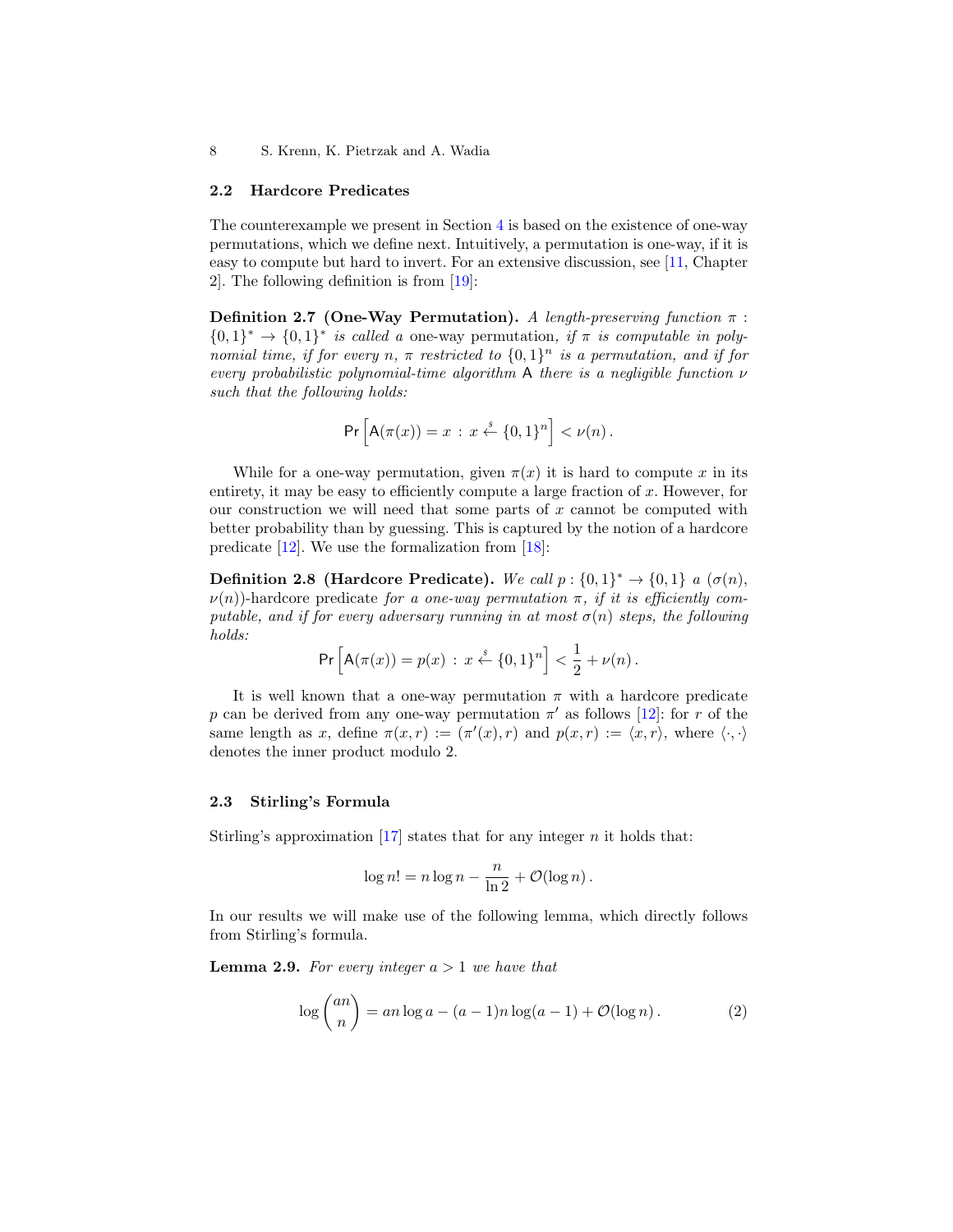# <span id="page-8-0"></span>3 A Counterexample from Sender Deniable Encryption

We start this section by defining sender deniable encryption schemes, and then show how such a scheme leads to a counterexample to the chain rule for conditional HILL entropy.

As the existence of sender deniable public key encryption schemes is an open problem, this implication does not directly falsify the chain rule. However, it shows up an interesting connection, and gives the idea underlying our result, as the proof given in Section [4](#page-11-0) was strongly inspired by deniable encryption. We stress that the main purpose of this section is to give the reader some intuition, and thus we do not fully formalize all steps here.

#### 3.1 Sender Deniable PKE

Deniable encryption, first introduced by Canetti et al. [\[3\]](#page-15-4), is a cryptographic primitive offering protection against coercion. Consider therefore the following scenario: a sender sends an encrypted message to a receiver over a public channel. After the transmission, an adversary who wishes to learn the message sent, coerces one of the parties into revealing the secret information that was used to run the protocol (i.e., the secret message, the random tape used to generate keys, etc.). If the parties used a semantically secure but non-deniable encryption scheme, the adversary can check the consistency of the protocol transcript (which was carried over a public channel) and the secret information of the party, in particular learning whether the provided message was indeed the one being encrypted. A deniable encryption scheme tackles this problem by providing a faking algorithm. The faking algorithm allows a coerced party to come up with fake keys and random tapes that, while being consistent with the public transcript, correspond to an arbitrary message different from the real one. Deniable encryption schemes are classified as sender deniable, receiver deniable or bi-deniable, depending on which party can withstand coercion. For our purposes, we will focus only on sender deniable encryption schemes.

We will think of an encryption scheme as a two-party protocol between a sender  $S$  and a receiver  $R$ . The sender's input as well as the receiver's output are messages m from a message space M. For an encryption protocol  $\psi$ , we will denote by  $tr_{\psi}(m, r_S, r_R)$  the (public) transcript of the protocol, where m is the sender's input, and  $r_S$  and  $r_R$  are the sender's and the receiver's random tapes, respectively. Let  $tr_{\psi}(m)$  be the random variable distributed as  $tr_{\psi}(m, r<sub>S</sub>, r<sub>R</sub>)$ where  $r_S$  and  $r_R$  are uniformly picked in their supports. A sender deniable encryption scheme is then defines as follows [\[3\]](#page-15-4):

<span id="page-8-1"></span>**Definition 3.1 (Sender Deniable PKE).** A protocol  $\psi$  with sender S and receiver R, and security parameter n, is a  $\delta(n)$ -sender-deniable encryption protocol if:

**Correctness:** The probability that  $R$ 's output is different from  $S$ 's input is negligible (as a function of  $n$ ).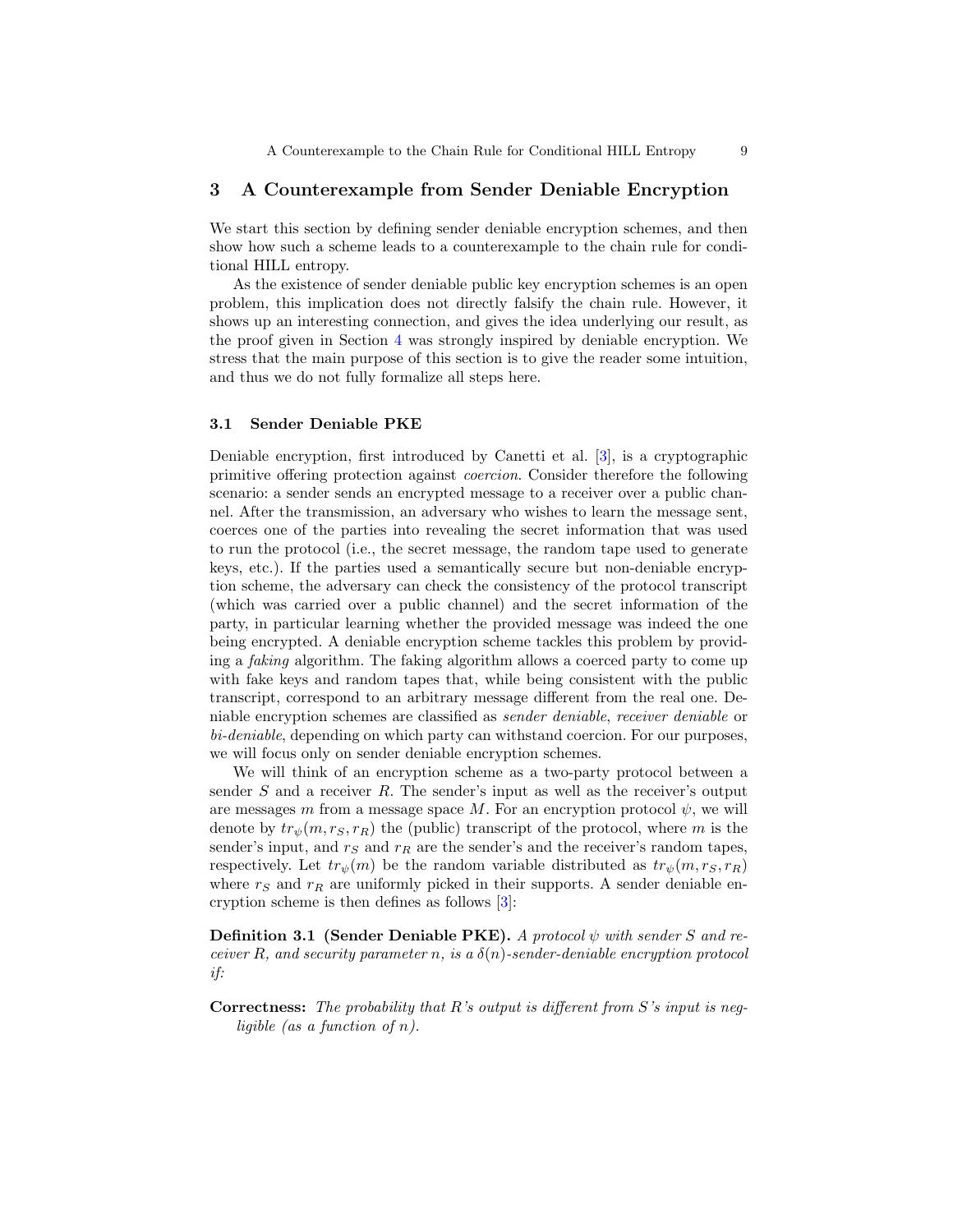#### 10 S. Krenn, K. Pietrzak and A. Wadia

**Security:** For every  $m_1, m_2 \in M$ , the distributions  $tr_{\psi}(m_1)$  and  $tr_{\psi}(m_2)$  are computationally indistinguishable.

**Deniability:** There exists an efficient faking algorithm  $\phi$  having the following property with respect to any  $m_1, m_2 \in M$ . Let  $r_S, r_R$  be uniformly chosen random tapes for S and R, respectively, let  $c = tr_{\psi}(m_1, r_S, r_R)$ , and let  $r_{S} = \phi(m_1, r_S, c, m_2)$ . Then the random variables

 $(m_2, \bar{r_S}, c)$  and  $(m_2, r_S', tr_\psi(m_2, r_S', r_R'))$ 

 $\emph{are $\delta(n)$-computationally-indistinguishable, where $r'_{S}$ and $r'_{R}$ are independent.}$ dent, uniformly chosen random tapes for S and R.

For notational convenience, when considering bit-encryption schemes (i.e.,  $M = \{0, 1\}$ , we will ignore the last argument of the algorithm  $\phi$ . Further, we will call a scheme negl-sender-deniable if  $\delta(n)$  is some negligible function in n.

Canetti et al. [\[3\]](#page-15-4) give a construction of sender deniable encryption with  $\delta(n) = 1/\text{poly}(n)$  for some polynomial  $\text{poly}(n)$ . However, the problem of constructing a sender deniable scheme with a negligible  $\delta(n)$  has remained open since (recently, Dürmuth and Freeman  $[6]$  proposed a construction of negl-senderdeniable encryption scheme, but their proof was found to be flawed, cf. the foreword of the full version of their paper).

### 3.2 A Counterexample from Deniable Encryption

In the following we explain how a non-interactive negl-sender-deniable encryption scheme for message space  $M = \{0, 1\}$  would lead to a counterexample to the chain rule for conditional HILL entropy. Let  $\psi$  be the encryption algorithm of this scheme.

Let  $B$  be a uniformly random bit, and let  $R<sub>S</sub>$  be the uniform distribution of appropriate length that serves as the random tape of the sender. Over this space, we now define the following random variables:

- Let C be a ciphertext, i.e.,  $C := \psi(B, R_S)$ .
- Let  $R'_S$  be the *fake* random tapes for the sender, i.e.,

$$
R'_S:=\phi(B,R_S,C)
$$

Fix now a transcript  $c$ , and let  $b_c$  be the bit that the receiver outputs for  $c$ . We then define the sets  $R_c$  and  $R_c'$  as follows:

$$
R_c := \{ r_S \mid c = \psi(b_c, r_S) \},
$$
  

$$
R_c' := \{ \phi(b_c, r_S, c) \mid r_S \in R_c \}.
$$

Note that for every  $r'_{S} \in R'_{c}$ , we have that  $c = \psi(1 - b_{c}, r'_{S})$ .

In the following we will make two simplifying assumptions about the encryption scheme. We note that we make these assumptions only for the sake of presentation. The subsequent arguments can still be adapted to work without them: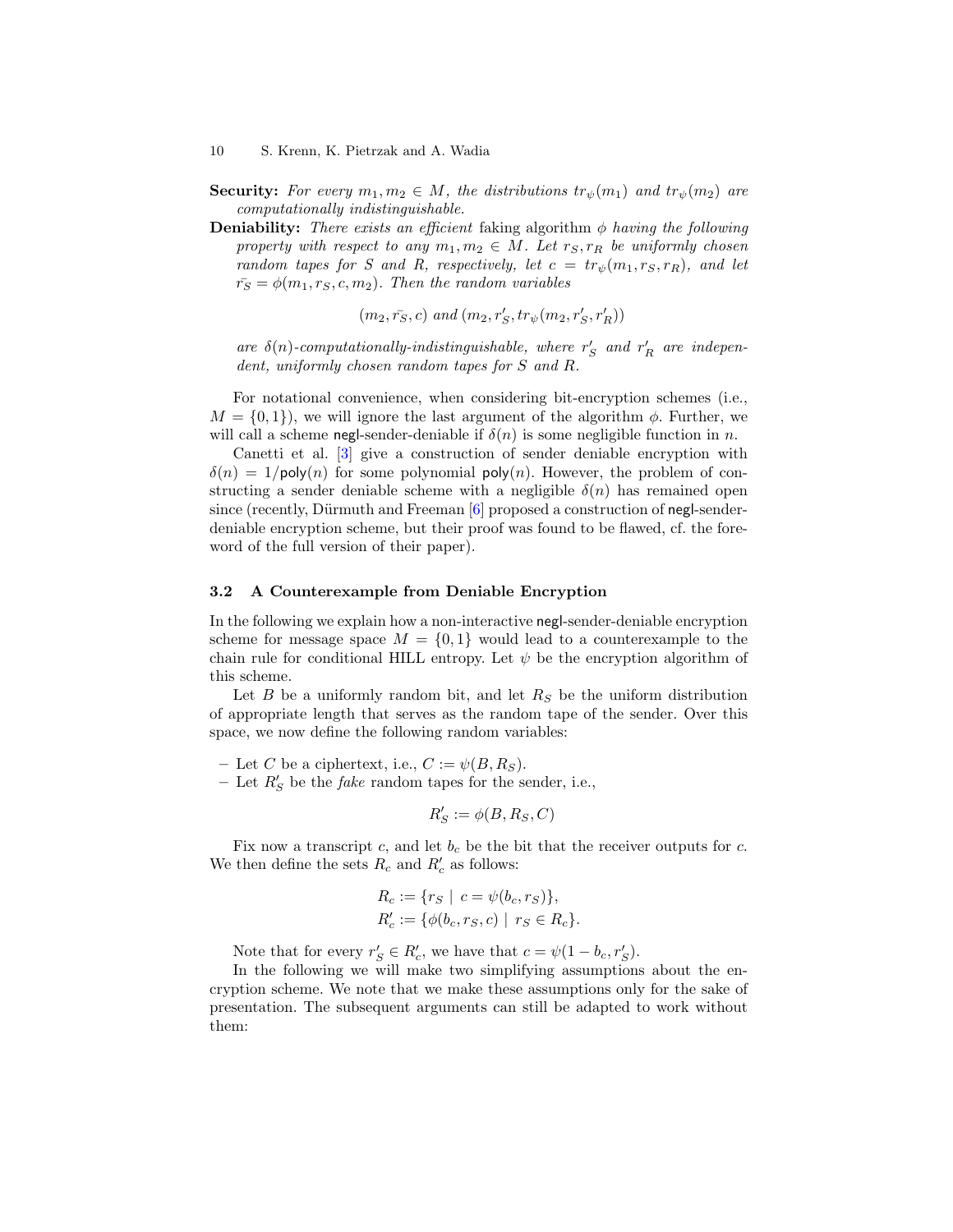- (i) Firstly, for all public keys and all ciphertexts  $c_1, c_2$ , we have that  $|R_{c_1}| =$  $|R_{c_2}|$  and  $|R'_{c_1}| = |R'_{c_2}|$ . We will call these cardinalities |R| and |R'|, respectively. Put differently, we assume that  $|R|$  and  $|R'|$  only depend on the security parameter *n*.
- (ii) Secondly, we assume that  $\phi$  induces a flat distribution on  $R_c'$ , i.e., if Z is the conditional distribution on  $R_c$  given c, then  $\phi(b_c, Z)$  is flat on  $R'_c$ .

We now argue that the gap between  $H_{\varepsilon,s}^{\text{HILL}}(R_S'|C)$  and  $H_{\varepsilon',s'}^{\text{HILL}}(R_S'|C,B)$  is very large.<sup>[5](#page-10-0)</sup>

1. The deniability property implies that no PPT adversary can distinguish between real and fake random tapes for the sender. Thus, the distributions  $(R_S, C)$ ad  $(R'_S, C)$  are computationally indistinguishable. Therefore,

$$
H_{\varepsilon,s}^{\text{HILL}}(R'_S|C) \ge \widetilde{H}_{\infty}(R_S|C) = \log(|R|).
$$

2. Now consider  $H_{\varepsilon',s'}^{\text{HILL}}(R_S'|C, B)$ . We argue that this value is bounded above by (roughly)  $\widetilde{H}_{\infty}(R'_{S}|C, B)$ . This is because given ciphertext c and bit b, there exists an efficient test to check if  $r \in \text{supp}(R'_S)$  or not. Indeed, given a random tape  $r$ , a transcript  $c$  and bit  $b$ , we can check if  $r$  is in the support of  $R'_S$  or not as follows: run the sender in  $\psi$  with input  $1 - b$  and random tape  $r$ . The resulting ciphertext is equal to  $c$ , if and only if  $r$  lies in the support of  $R'_{S}$ . Thus, for any distribution Z such that  $(R'_{S}, C, B)$  and  $(Z, C, B)$  are computationally indistinguishable, it must be the case that the support of Z is (almost) a subset of the support of  $R'_S$ . Using further that  $R'_S$  is flat, we get that:

$$
H_{\varepsilon',s'}^{\mathsf{HILL}}(R'_S|C,B) \approx \widetilde{H}_{\infty}(R'_S|C) = \log(|R'|).
$$

3. To complete the argument, we need to show that the difference between  $log(|R|)$  and  $log(|R'|)$  is large. We do so by relating this difference to the decryption error of the encryption scheme. Consider a ciphertext c that decrypts to bit b. Consider the set of all random tapes that produce this ciphertext c. Out of these,  $|R_c|$  of them encrypt bit b to c, while  $|R_c|$  of them encrypt bit  $1 - b$  to c. Thus, an error will be made in decrypting c when the sender wanted to encrypt bit  $1 - b$ , but picked its random tape from the set  $R'_{c}$ . Combining this observation with the simplifying assumptions made earlier, we get that the decryption error of the encryption scheme is given by  $\frac{|R'|}{|R|+|R'|}$ . As the decryption error is negligible by Definition [3.1,](#page-8-1) we obtain that:

$$
\log(|R|) - \log(|R'|) = \omega(\log(n)).
$$

Combining the above arguments yields that the difference between  $H_{\varepsilon,s}^{\text{HILL}}(R_S|C)$ and  $H_{\varepsilon',s'}^{\text{HILL}}(R_S'|C,B)$  is at least super-logarithmic in the security parameter of the encryption scheme.

<span id="page-10-0"></span><sup>&</sup>lt;sup>5</sup> For clarity of exposition, we will not detail the relation of the parameters  $\varepsilon$ , s and  $\varepsilon', s'$  in this section. The counterexample in Section [4](#page-11-0) gives a formal treatment of all parameters, though. Furthermore, we do not make the public key explicit in the conditional entropies in the following.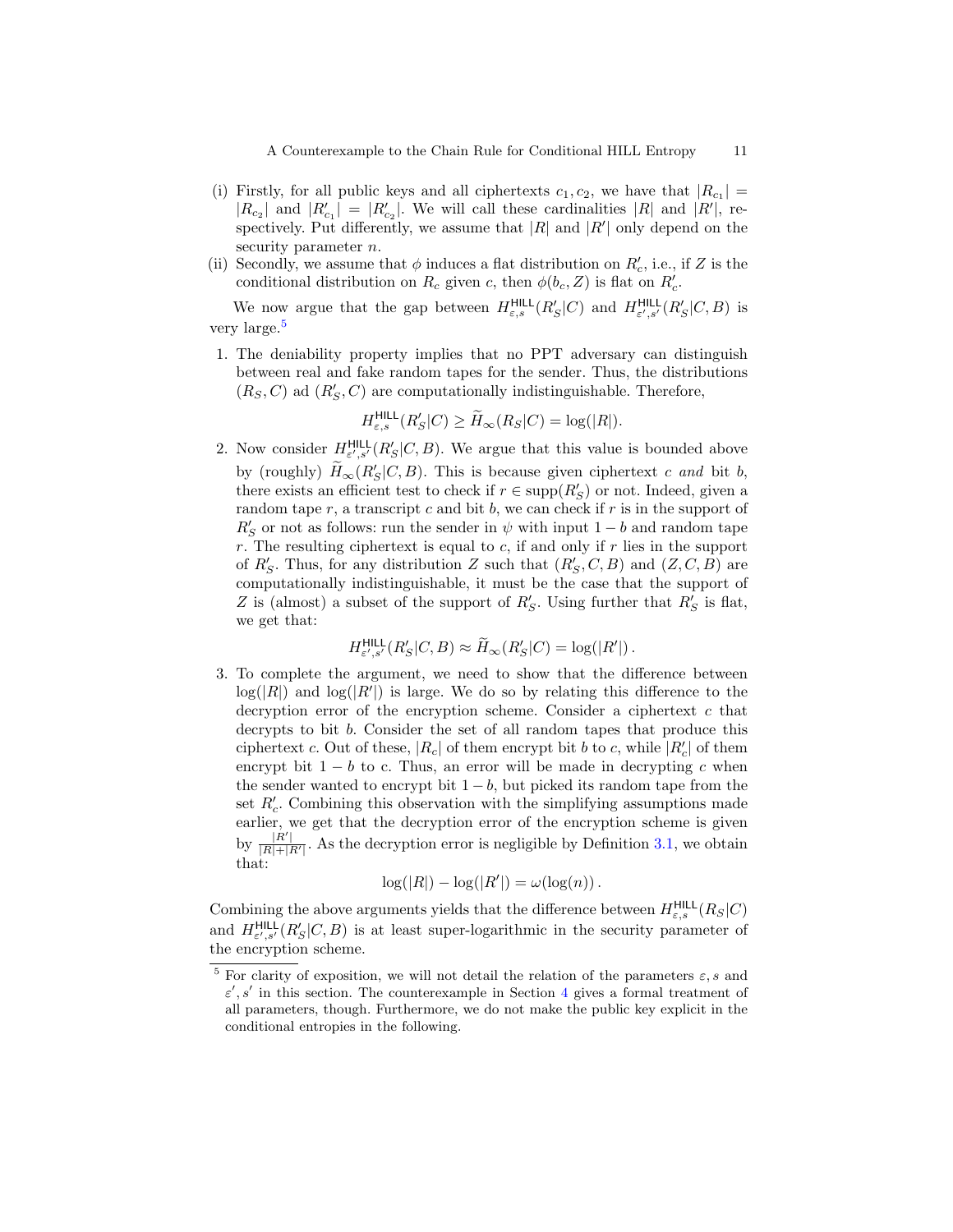### <span id="page-11-0"></span>4 Disproving the Conditional Chain Rule

In the previous section we showed that the existence of sender-deniable bit encryption schemes would disprove the chain rule for conditional HILL entropy. However, the existence of such schemes is currently unknown. Thus, in this section we give a counterexample which only relies on the existence of one-way permutations.

In the following we let  $\pi: \{0,1\}^* \to \{0,1\}^*$  be a one-way permutation with hardcore predicate  $p: \{0,1\}^* \to \{0,1\}$ . Furthermore, we define the probabilistic algorithm  $C$ , taking a bit b and a parameter n in unary as inputs, as follows:

- C draws 3n distinct elements  $x_1, \ldots, x_{3n} \stackrel{s}{\leftarrow} \{0,1\}^n$  such that  $p(x_i) = b$  for  $1 \leq i \leq 2n$  and  $p(x_i) = 1 - b$  for  $2n < j \leq 3n$ .
- C outputs  $\pi(x_1), \ldots, \pi(x_{3n})$  in lexicographical order.

We now define two random variables R and R' conditioned on a value  $c =$  $C(1^n, b)$  as 1.5*n*-tuple in  $\{0, 1\}^n$  as follows:

R consists of

| - a uniformly random subset of            |
|-------------------------------------------|
| $x_1, \ldots, x_{2n}$ of cardinality n,   |
| and                                       |
| - a uniformly random subset of            |
| $x_{2n+1}, \ldots, x_{3n}$ of cardinality |
| $n/2$ ,                                   |
| in lexicographical order.                 |
|                                           |

 $R'$  consists of – a uniformly random subset of  $x_1, \ldots, x_{2n}$  of cardinality  $n/2$ , and  $- x_{2n+1}, \ldots, x_{3n}$ 

in lexicographical order.

Having said this, we can now state the main result of this paper. Informally, it says that  $R'$  conditioned on  $C$  has high HILL entropy of high quality, while additionally conditioning on the single bit  $B$  decreases both, quantity and quality of the entropy by factors polynomial in  $n$ :

<span id="page-11-1"></span>Theorem 4.1 (Counterexample for a Conditional Chain Rule). Let  $p$  be a  $(\sigma(n), \nu(n))$ -hardcore predicate for  $\pi$ , and let  $B \stackrel{s}{\leftarrow} \{0,1\}$  and  $C = C(1^n, B)$ . Then for all sufficiently large n it holds that:

$$
H^{\mathrm{HILL}}_{\varepsilon,s}(R'|C)-H^{\mathrm{HILL}}_{\varepsilon',s'}(R'|C,B)>\frac{5}{4}n\,,
$$

where

$$
\varepsilon(n) = n\nu(n),
$$
  
\n
$$
s(n) = \sigma(n) - \mathcal{O}(n(\sigma_p(n) + \sigma_\pi(n)),
$$
  
\n
$$
\varepsilon'(n) = 0.99,
$$
  
\n
$$
s'(n) = 1.5n(\sigma_p(n) + \sigma_\pi(n)),
$$

where  $\sigma_n(n)$  and  $\sigma_{\pi}(n)$  denote the required running times to evaluate p and  $\pi$ , respectively, on n-bit inputs.

We now briefly want to discuss what the theorem means for the potential loss of quality and quantity of conditional HILL entropy.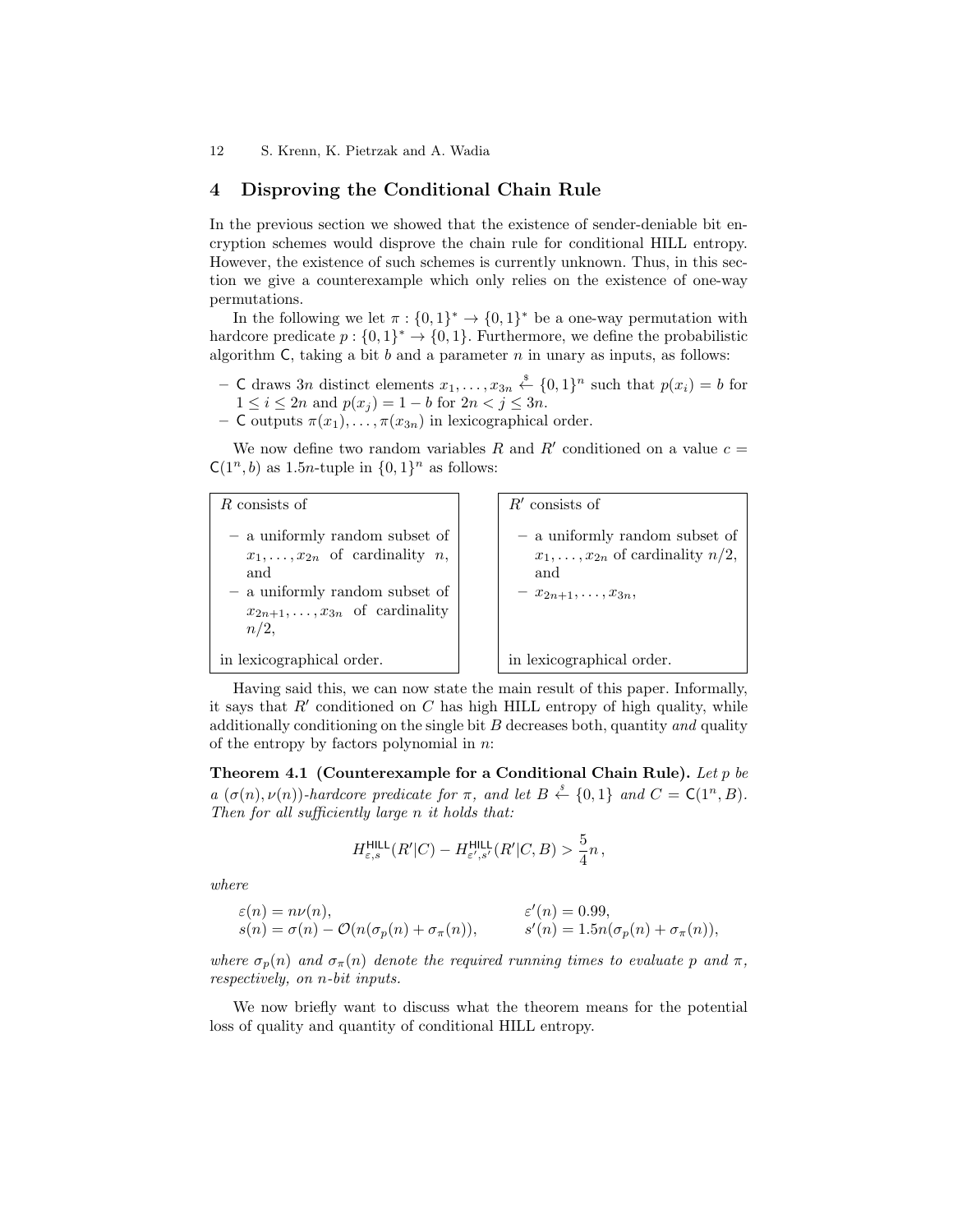Loss in Quality of Entropy. Note that  $\varepsilon$  and s are roughly of the same size as the security parameters of p, while  $\varepsilon'$  and s' are completely independent thereof. This means that even if we have  $(\sigma(n), \nu(n)) = (\text{poly}_1(n), 1/\text{poly}_2(n))$ for some polynomials  $\text{poly}_i(n)$ ,  $i = 1, 2$ , as is the case for cryptographic hardcore predicates, the loss of neither of the parameters can be bounded above by a constant, but is polynomial in  $n$ .

Loss in **Quantity** of Entropy. Despite this large tolerated loss in the quality of the entropy, Theorem [4.1](#page-11-1) says that conditioning on a single bit of extra information can still decrease the conditional HILL entropy by arbitrarily large additive factors by choosing  $n$  sufficiently large.

Together this implies that in order to formulate a chain rule for conditional HILL entropy, neither the loss in quality nor in quantity could be bounded by a constant, as would be desirable for a reasonable such rule, but must also depend on the size of the random variable  $R'$  whose entropy one wants to compute.

### 4.1 Proof of Theorem [4.1](#page-11-1)

Before moving to the proof of the theorem, we prove that  $(R, C)$  and  $(R', C)$  are computationally indistinguishable.

**Lemma 4.2.** Let  $p: \{0,1\}^* \to \{0,1\}$  be a  $(\sigma(n), \nu(n))$ -hardcore predicate for  $\pi$ . Then, for  $R, R'$  and  $C$  as defined above it holds that:

<span id="page-12-0"></span>
$$
(R, C) \sim_{\varepsilon(n), s(n)} (R', C),
$$

where  $\varepsilon(n) = n\nu(n)$  and  $s(n) = \sigma(n) - \mathcal{O}(n(\sigma_n(n) + \sigma_\pi(n)).$ 

*Proof.* Assume that there exists an algorithm D running in  $s(n)$  steps, for which

$$
|\Pr[D(R, C) = 1] - \Pr[D(R', C) = 1]| > \varepsilon(n).
$$

Consider the following series of hybrids. The distribution of  $\mathcal{H}_0$  is given by  $(R', C_0) = (R', C)$ . Now, when moving from  $\mathcal{H}_i$  to  $\mathcal{H}_{i+1}, C$  is modified as follows: one element  $\pi(x_j)$  of  $C_i$  satisfying  $p(x_j) = b$ , for which  $x_j$  is not part of  $R'$ , is substituted by a random  $\pi(\bar{x}_j)$  satisfying  $p(\bar{x}_j) = 1 - b$ , and  $C_{i+1}$  is reordered lexicographically.

Then, by definition, we have that  $(R', C_0) = (R', C)$ . Furthermore, it can be seen that over the random choices of  $B \stackrel{\$}{\leftarrow} \{0,1\}$ , it holds that  $(R', C_n) = (R, C)$ . Furthermore, there exists an i such D can distinguish  $(R', C_i)$  and  $(R', C_{i+1})$  with advantage at least  $\varepsilon(n)/n$ .

We now show how D (outputting either i or  $i + 1$  for simplicity) can be turned into an algorithm A of roughly the same running time, which predicts  $p(x)$  given  $\pi(x)$  for a uniformly chosen x with probability at least  $\frac{1}{2} + \frac{\varepsilon(n)}{n}$  $\frac{(n)}{n}$ . On input  $y = \pi(x)$ , A proceeds as follows:

 $-$  A uniformly guesses a bit  $b' \stackrel{\hspace{0.1em}\mathsf{\scriptscriptstyle\$}}{\leftarrow} \{0,1\};$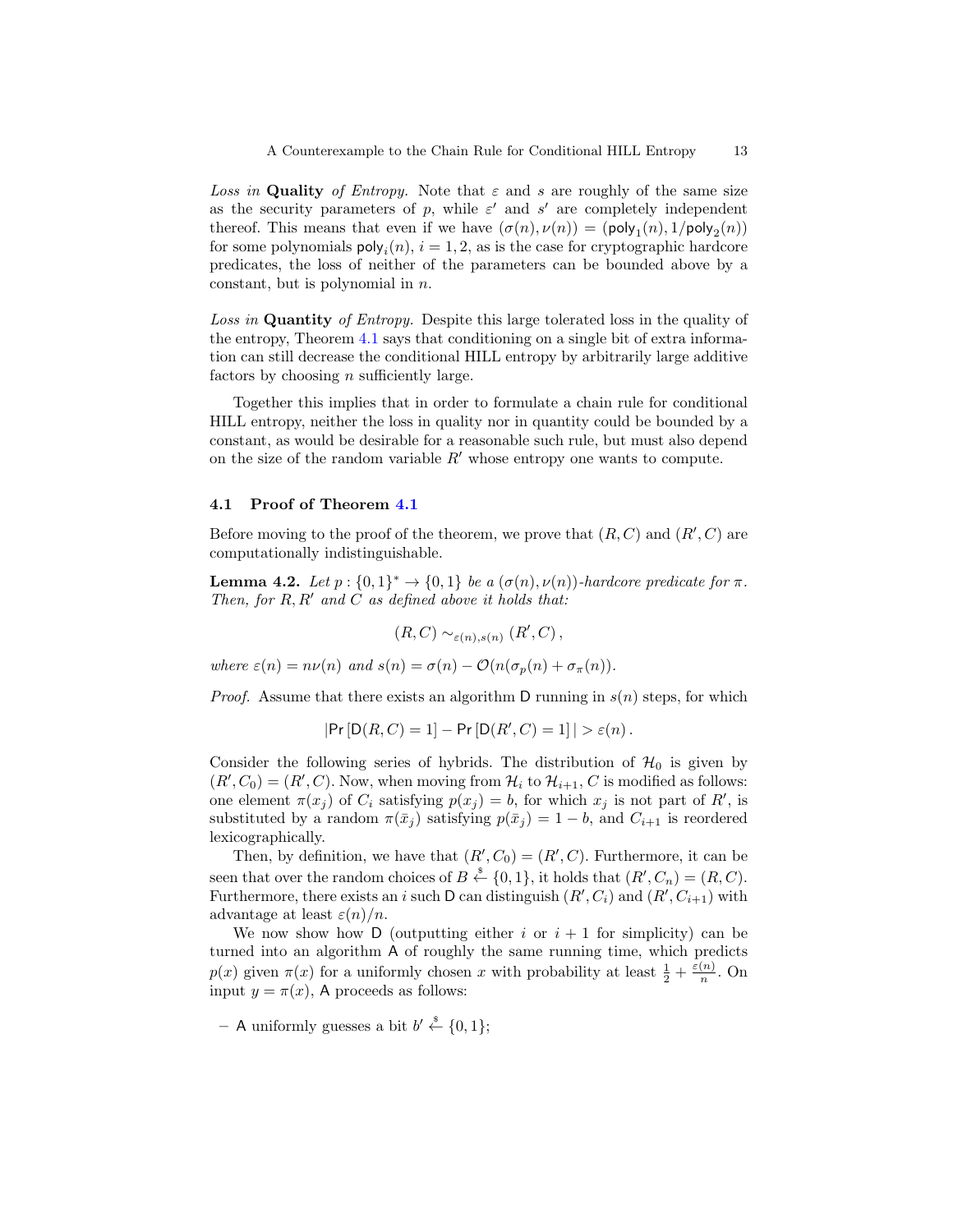#### 14 S. Krenn, K. Pietrzak and A. Wadia

- it then computes  $x_1, \ldots, x_{2n-i-1} \stackrel{\hspace{0.1em}\mathsf{\scriptscriptstyle\$}}{\leftarrow} \{0,1\}^n$  satisfying  $p(x_j) = b'$ , as well as  $x_{2n+1-i}, \ldots, x_{3n} \stackrel{\hspace{0.1em}\mathsf{\scriptscriptstyle\$}}{\leftarrow} \{0,1\}$  for which  $p(x_j) = 1 - b'$ ;
- A then calls D on  $\pi(x_1), \ldots, \pi(x_{2n-i-1}), y, \pi(x_{2n+1-i}), \ldots, \pi(x_{3n}),$  sorted lexicographically;
- − finally, A outputs  $b'$  if D returned i, and  $1 b'$  otherwise.

It can be seen that A's input to D is a sample of  $(R', C_i)$ , if the secret  $p(x) = b'$ , and a sample of  $(R', C_{i+1})$  otherwise for a random b'. It thus follows that A guesses  $p(x)$  correctly with the same probability as D is able to distinguish  $(R', C_i)$  and  $(R', C_{i+1})$  for random bit b. The complexity of A is essentially that of D, plus that for drawing, on average,  $6n$  random elements in  $\{0,1\}^n$  and evaluating  $\pi$  and p on those, yielding a contradiction to p being a  $(\sigma(n), \nu(n))$ hardcore predicate.  $\Box$ 

*Proof (of Theorem [4.1\)](#page-11-1)*. The claim is proved in two steps.

A Lower Bound for  $H_{\varepsilon,s}^{\text{HILL}}(R'|C)$ . By Lemma [4.2](#page-12-0) we have that  $(R,C) \sim_{\varepsilon,s}$  $(R', C)$ . We thus get that

$$
H_{\varepsilon,s}^{\text{HILL}}(R'|C) \ge \widetilde{H}_{\infty}(R|C) = -\log\left(\binom{2n}{n}\binom{n}{n/2}\right)^{-1}
$$

$$
= \log\binom{2n}{n} + \log\binom{2\frac{n}{2}}{\frac{n}{2}} = 3n + \mathcal{O}(\log n),
$$

where the first equality holds because  $R$  is uniformly distributed in its domain and  $|R|$  does not depend on C, and the last one holds by  $(2)$ . For sufficiently large  $n$ , this expression is lower bounded by  $2.95n$ .

An Upper Bound for  $H_{\varepsilon',s'}^{\text{HILL}}(R'|C,B)$ . Recap that  $H_{\varepsilon',s'}^{\text{HILL}}(R'|C,B) \geq k$  if there exists a distribution X such that  $(X, C, B) \sim_{\varepsilon', s'} (R', C, B)$ , and  $\widetilde{H}_{\infty}(X|C, B) \geq k$ . To prove our theorem we will now prove an upper bound on  $H_{\varepsilon', s'}^{\text{HILL}}(R'|C, B)$ by showing that the conditional average min-entropy of every  $\overline{X}$  satisfying  $(X, C, B) \sim_{\varepsilon', s'} (R', C, B)$ , is not significantly larger than the conditional average min-entropy of  $R'$ .

Let now X be such that the joint distribution  $(R', C, B)$  and  $(X, C, B)$  are close. We then observe that:

$$
\Pr\left[X \notin \mathrm{supp}(R'(c,b)) : b \stackrel{\hspace{0.1em}\mathsf{\scriptscriptstyle\$}}{\leftarrow} \{0,1\}, c \stackrel{\hspace{0.1em}\mathsf{\scriptscriptstyle\$}}{\leftarrow} \mathsf{C}(1^n,b)\right] < \varepsilon'.
$$

This holds because given  $(x, c, b)$ , we can efficiently verify if  $x \in \text{supp}(R')$  or not: simply check that for exactly n components of  $x$ , their hardcore predicate evaluates to  $1 - b$ , and secondly, that all components of x occur in c. Thus, if the probability X falling in the support of R' is more than  $\varepsilon'$ , there exists an efficient distinguisher that tells the two distributions apart with advantage more than  $\varepsilon'$ .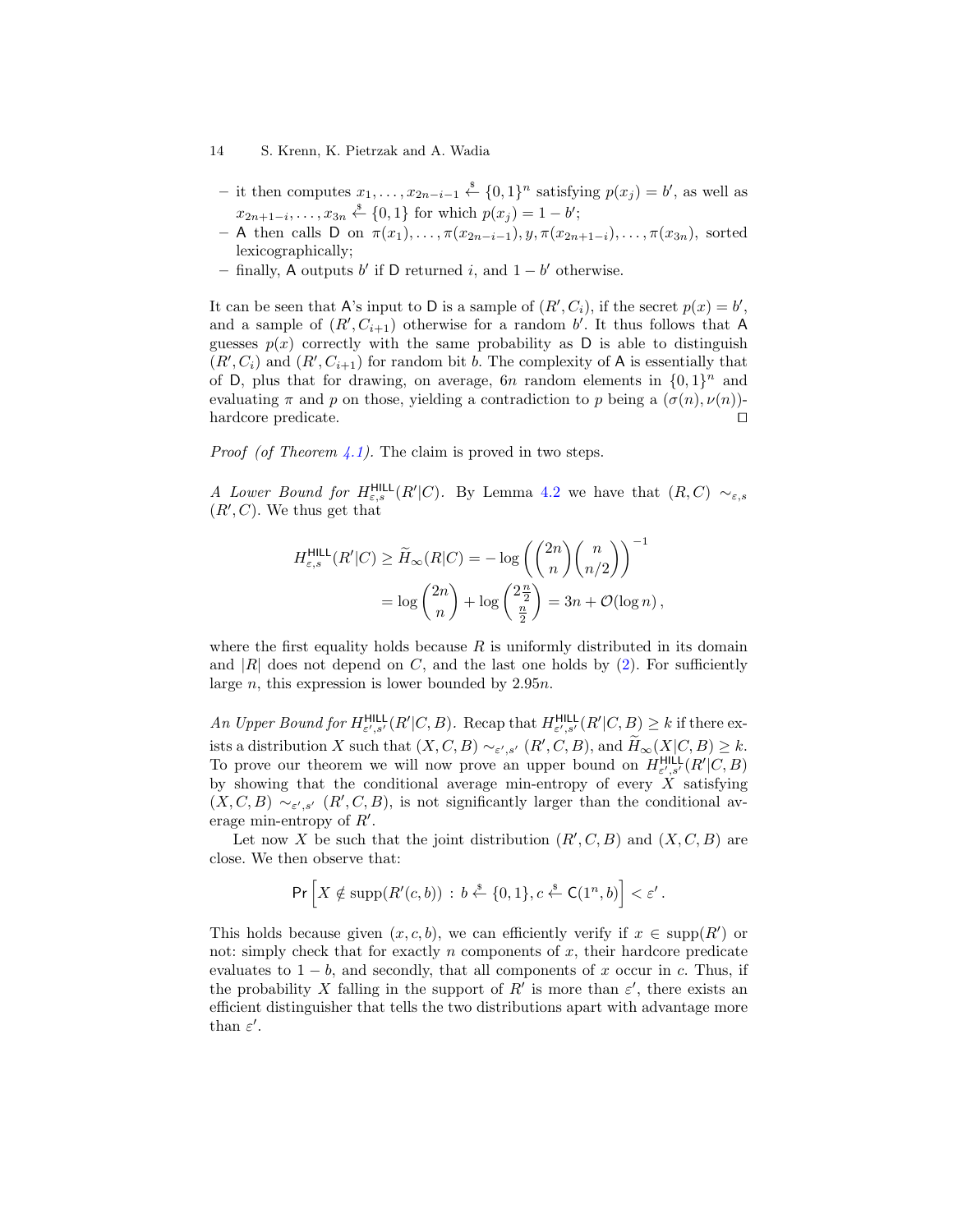Now, call a pair  $(c, b)$  bad if the above probability is larger than  $\frac{1}{1.01}$ , else, call it *good*. Then, by Markov's inequality, the fraction of bad  $(c, b)$  is at most  $1.01\varepsilon'$ . We then get that:

$$
\widetilde{H}_{\infty}(X|C, B) = -\log \mathbb{E} \max_{c, b} \Pr\left[X = x | C = c \land B = b\right]
$$
\n
$$
= -\log \left(\sum_{c, b} \Pr\left[C = c \land B = b\right] \max_{x} \Pr\left[X = x | C = c \land B = b\right]\right)
$$
\n
$$
\leq -\log \left(\sum_{good} \Pr\left[C = c \land B = b\right] \max_{x} \Pr\left[X = x | C = c \land B = b\right]
$$
\n
$$
+ \sum_{bad \ (c, b)} \Pr\left[C = c \land B = b\right] \max_{x} \Pr\left[X = x | C = c \land B = b\right]
$$
\n
$$
\leq -\log \left(\sum_{good \ (c, b)} \Pr\left[C = c \land B = b\right] \max_{x} \Pr\left[X = x | C = c \land B = b\right]\right)
$$

Using that for each  $(c, b)$ ,  $R'$  is uniformly distributed in its support, and that for good pairs we have that  $Pr[X \in \text{supp}(R'(c, b))] > 1 - \frac{1}{1.01} = \frac{1}{101}$ , we get that  $\max_x \Pr[X = x | C = c \land B = b]$  is upper bounded by

$$
\frac{1}{101} \max_r \Pr\left[R' = r | C = c \land B = b\right] = \frac{1}{101} \binom{2n}{n/2}^{-1}
$$

,

which follows directly from the definition of  $R'$ . Using further that a fraction of at least  $1 - 1.01\varepsilon'$  of all  $(b, c)$  is good, this now allows us to continue the above inequality chain by:

$$
\leq -\log\left(\sum_{\text{good}(c,b)} \frac{\Pr\left[C=c \wedge B=b\right]}{101} \max_{r} \Pr\left[R'=r|C=c \wedge B=b\right]\right)
$$
  

$$
\leq -\log\left((1-1.01\varepsilon')\frac{1}{101}\left(\frac{2n}{n/2}\right)^{-1}\right)
$$
  

$$
= 4\frac{n}{2}\log 4 - 3\frac{n}{2}\log 3 + \mathcal{O}(\log n) - \log\left(\frac{1-1.01\varepsilon'}{101}\right)
$$
  

$$
< 1.65n + \mathcal{O}(\log n) + 20,
$$

where the last two inequality follow from [\(2\)](#page-7-0) and our choice of  $\varepsilon'$ .

Now, for sufficiently large  $n$ , we get that this term is upper bounded by 1.7n, and the claim of the theorem follows.  $\hfill \Box$ 

# 5 Conclusion

Computational notions of entropy have found many applications in cryptography, and chain rules are a central tool in many security proofs. We showed that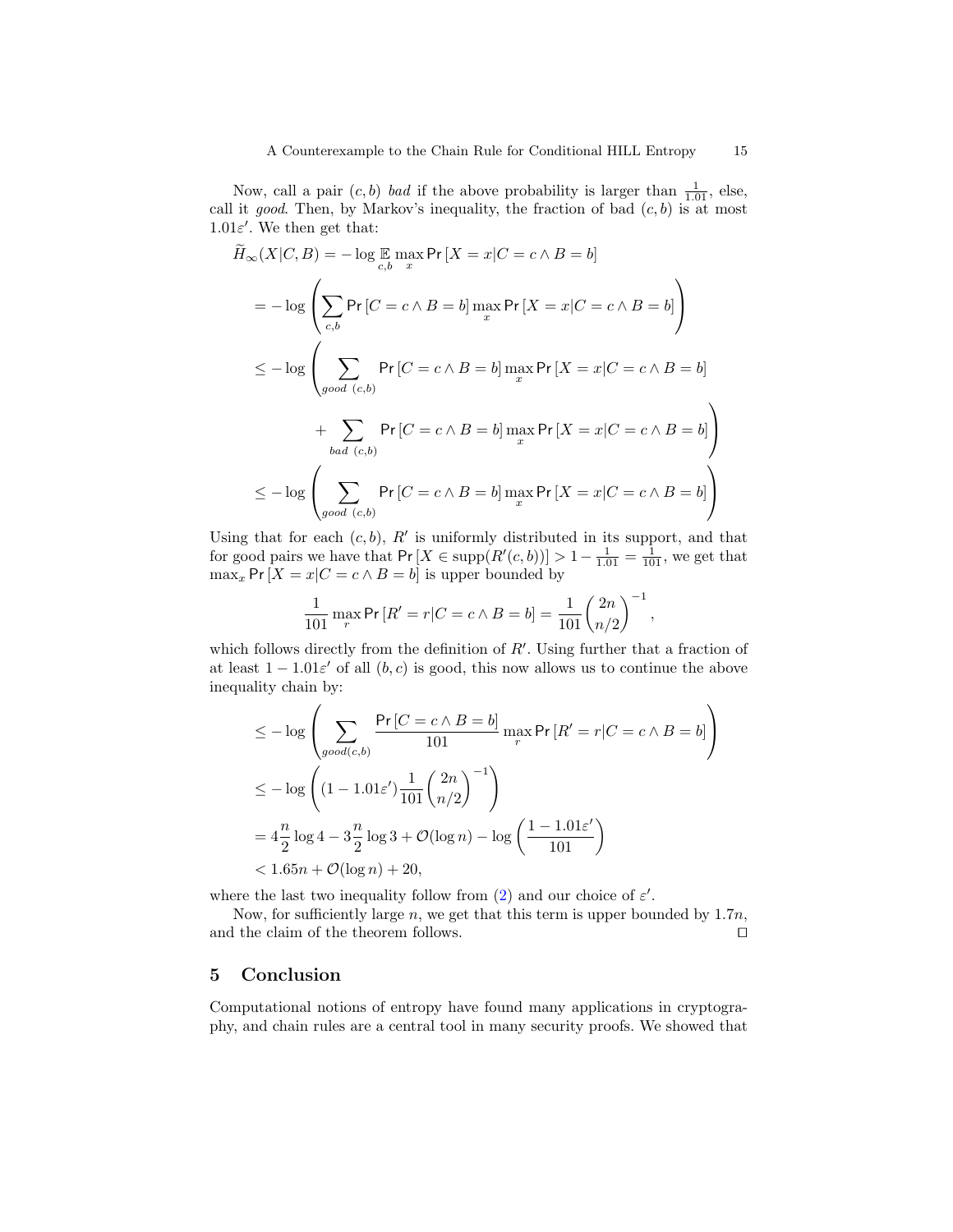the chain rule for one (arguably the most) important such notion, namely HILL entropy, does not hold.

Given that the chain rule holds and has been used for several variants (like relaxed, decomposable or simulatable) of HILL entropy, the question arises whether the current standard notion of conditional HILL entropy is the natural one to work with. We don't have an answer to this, but our results indicate that it is the only right notion in at least one natural setting, namely when talking about deniable encryption.

We hope the connection between chain rules for HILL entropy and deniable encryption we show will open new venues towards constructing the first deniable encryption scheme.

# Acknowledgment

The authors want to thank Sasha Rubin for insightful comments and discussions while working on this paper.

### References

- <span id="page-15-1"></span>1. B. Barak, R. Shaltiel, and A. Wigderson. Computational Analogues of Entropy. In S. Arora, K. Jansen, J. D. P. Rolim, and A. Sahai, editors, RANDOM-APPROX  $03$ , volume 2764 of *LNCS*, pages 200–215. Springer, 2003.
- <span id="page-15-5"></span>2. R. Bendlin, J. B. Nielsen, R. S. Nordholt, and c. Orlandi. Lower and Upper Bounds for Deniable Public-Key Encryption. In D. H. Lee and X. Wang, editors, ASIACRYPT 11, volume 7073 of LNCS, pages 125–142. Springer, 2011.
- <span id="page-15-4"></span>3. R. Canetti, C. Dwork, M. Naor, and R. Ostrovsky. Deniable Encryption. In B. S. Kaliski Jr., editor, CRYPTO 97, volume 1294 of LNCS, pages 90–104. Springer, 1997.
- <span id="page-15-7"></span>4. K.-M. Chung, Y. T. Kalai, F.-H. Liu, and R. Raz. Memory Delegation. In P. Rogaway, editor, CRYPTO 11, volume 6841 of LNCS, pages 151–168. Springer, 2011.
- <span id="page-15-0"></span>5. Y. Dodis, R. Ostrovsky, L. Reyzin, and A. Smith. Fuzzy Extractors: How to Generate Strong Keys from Biometrics and Other Noisy Data. SIAM Journal on Computing, 38(1):97–139, 2008.
- <span id="page-15-9"></span>6. M. Dürmuth and D. M. Freeman. Deniable Encryption with Negligible Detection Probability: An Interactive Construction. In K. G. Paterson, editor, EUROCRYPT 11, volume 6632 of LNCS, pages 610–626. Springer, 2011. Full version including a description of the flaw available at: <http://eprint.iacr.org/2011/066.pdf>.
- <span id="page-15-2"></span>7. S. Dziembowski and K. Pietrzak. Leakage-Resilient Cryptography. In FOCS 08, pages 293–302. IEEE Computer Society, 2008.
- <span id="page-15-6"></span>8. B. Fuller, A. O'Neill, and L. Reyzin. A Unified Approach to Deterministic Encryption: New Constructions and a Connection to Computational Entropy. In R. Cramer, editor, TCC 12, volume 7194 of LNCS, pages 582–599. Springer, 2012.
- <span id="page-15-3"></span>9. B. Fuller and L. Reyzin. Computational Entropy and Information Leakage. Cryptology ePrint Archive, Report 2012/466, 2012. <http://eprint.iacr.org/>.
- <span id="page-15-8"></span>10. C. Gentry and D. Wichs. Separating Succinct Non-Interactive Arguments from All Falsifiable Assumptions. In STOC 11, pages 99–108, 2011.